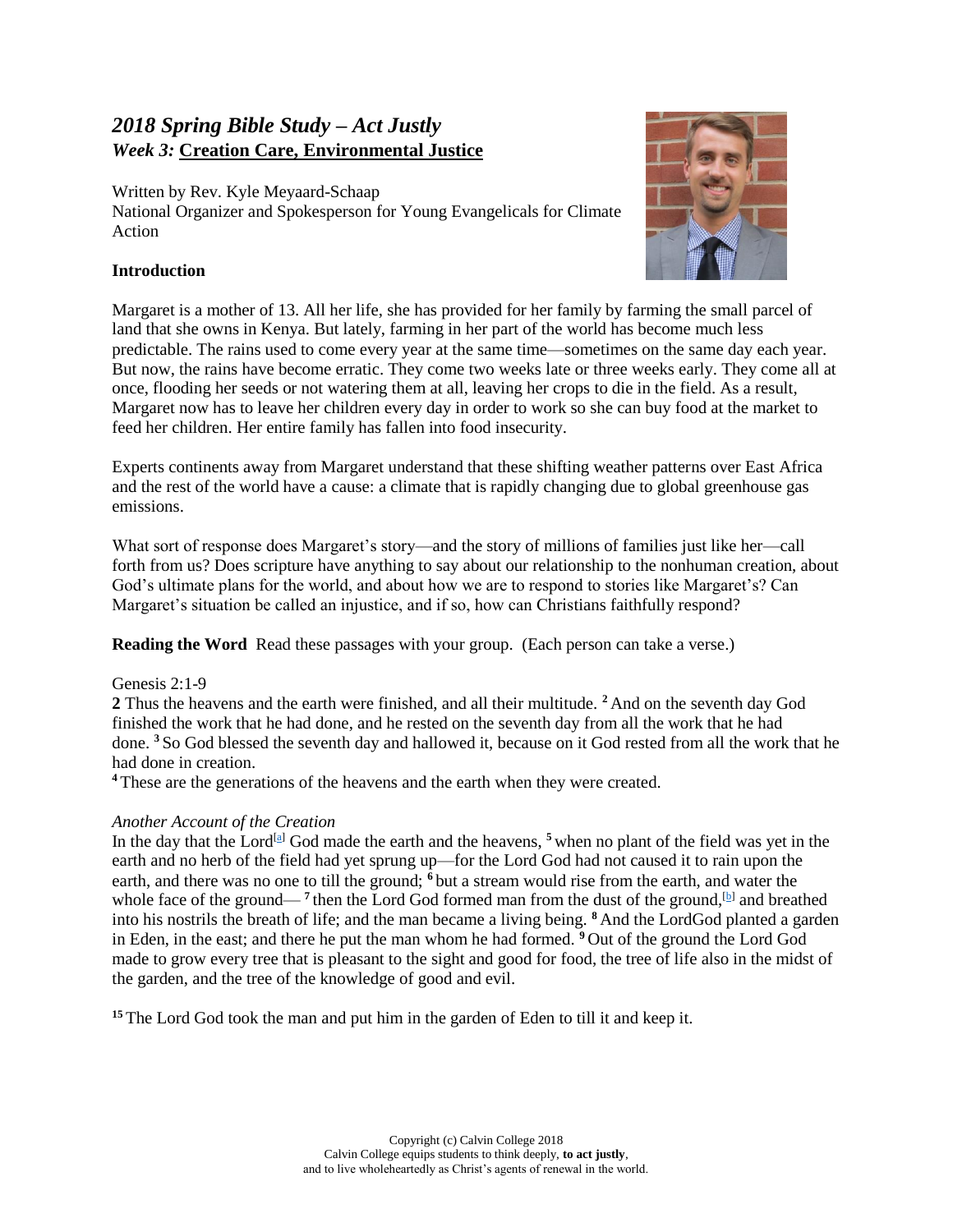#### Colossians 1:15-20

<sup>15</sup> [Jesus Christ] is the image of the invisible God, the firstborn of all creation; <sup>16</sup> for in<sup>[\[a\]](https://www.biblegateway.com/passage/?search=Colossians+1%3A15-20&version=NRSV#fen-NRSV-29465a)</sup> him all things in heaven and on earth were created, things visible and invisible, whether thrones or dominions or rulers or powers—all things have been created through him and for him. **<sup>17</sup>** He himself is before all things, and  $\ln^{[b]}$  $\ln^{[b]}$  $\ln^{[b]}$  him all things hold together. <sup>18</sup> He is the head of the body, the church; he is the beginning, the firstborn from the dead, so that he might come to have first place in everything. **<sup>19</sup>** For in him all the fullness of God was pleased to dwell, **<sup>20</sup>** and through him God was pleased to reconcile to himself all things, whether on earth or in heaven, by making peace through the blood of his cross.

#### **Discussion**

- 1. In the Genesis passage, what did you notice about *how* God formed human beings? What difference could this make for our consideration about our relationship to the rest of creation?
- 2. Which verbs did the translation you read use in the second half of Gen. 1:15?
	- a. In Hebrew, the two verbs used here are *avad* and *shamar*. The best translation of these verbs is "to serve, be a slave to" and "to guard, protect".
	- b. What difference would it make for verse 15 if the verbs used were "to serve and protect" the garden?
- 3. In Colossians 1:15-20 notice how many times Paul uses the phrase "all things". What point do you think Paul is working so hard to convey here?
- 4. If Christ is reconciling "all things" to himself, does that mean the nonhuman creation too? If so, what impact might that have on our relationship to the natural world?

#### **Application**

In Matthew 22, Jesus explains that every single one of the 600+ commandments and the countless teachings of the Prophets could be boiled down to two commandments: 1) love God with everything you've got, and 2) love your neighbor as if they were you yourself.

When it comes to caring for creation and getting serious about addressing climate change, it's about more than hugging trees and saving polar bears. It's about getting better at following obeying Jesus' dual commands. It's about loving God better by loving the good world that he created and that he loves, and that he invites us to love and care for as well. It's about making sure our global neighbors like Margaret and our neighbors down the street—have the chance to live healthy lives marked by flourishing and abundance rather than scarcity and fear. It's about getting better at following Jesus.

So how do we do this? There are countless ways, big and small, that you can deepen in your faithfulness to loving God and your neighbor by caring for creation. Here are a few suggestions:

#### *Take the Next Step*

There are so many joyful, life-giving ways that we can orient our lives to be in better relationship with the rest of creation. Below are only a handful of possibilities. Consider choosing just one and trying it for the coming month. Then next month, add another action to the existing one. Before you know it, you will be making a big difference!

- Turn off lights and unplug devices when not in use
- Commit to taking the bus, walking, or riding your bike instead of driving whenever possible
- Bring reusable bags to the grocery store
- Research the social and ecological impact of your purchases at betterworldshopper.com
- Use reusable water bottles (e.g. CUPPS mug)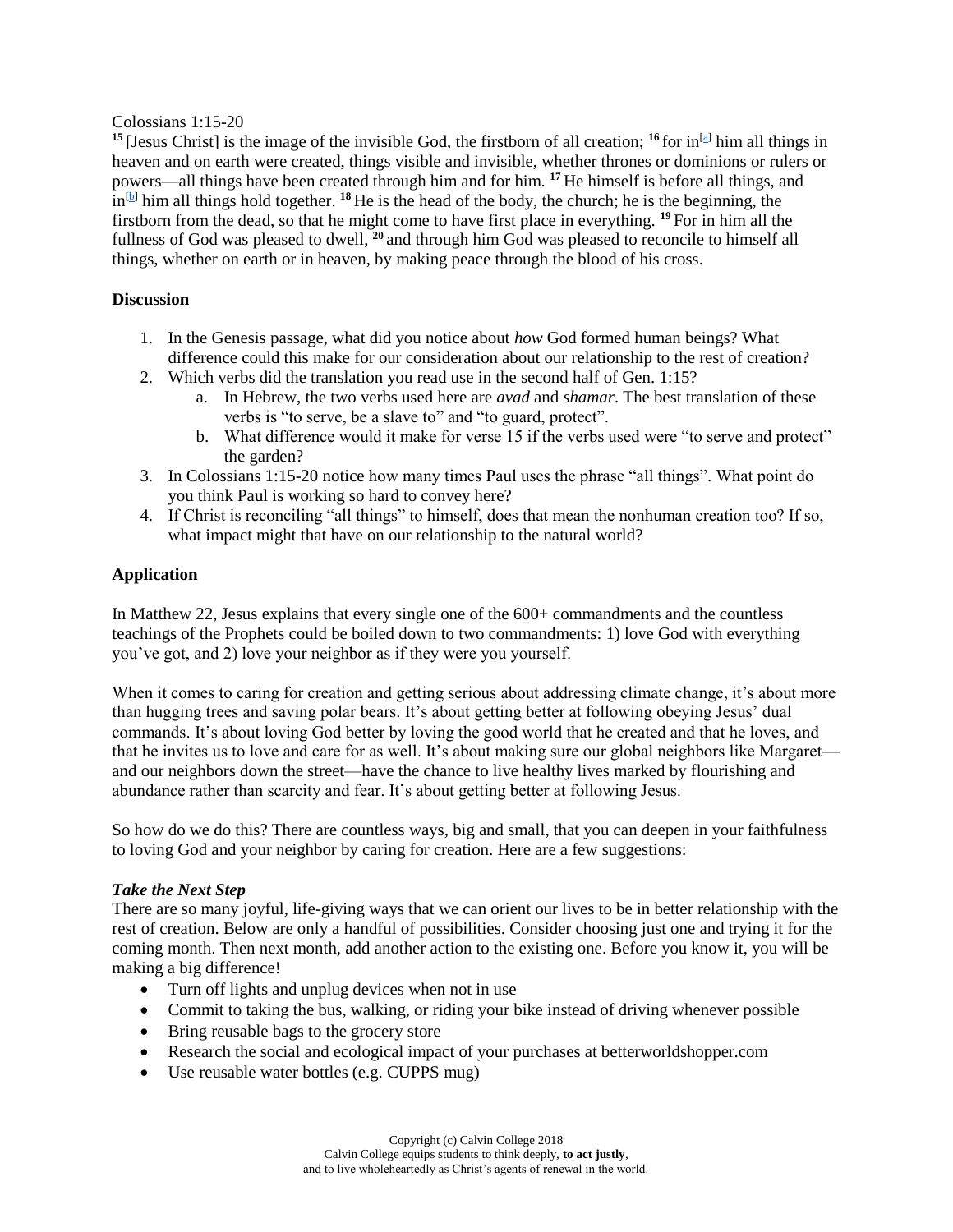- If you buy your own groceries, try getting most of them from local sources like the Fulton Street Farmer's Market
- If you live off-campus, turn your heat down one degree for the rest of winter
- If you are traveling for spring or summer break, offset your travel at climatestewards.org/offset
- Observe Meatless Mondays (and maybe even Meatless Tuesdays, Wednesday, etc. when you're ready)
- Share these commitments with other people and help them understand why it matters for you, as a follow of Jesus, to take these steps.

## *Dig Deeper*

There are many books and resources available to help you get a better picture of the God's love for creation, our responsibility toward creation, and the role of creation in God's larger story of salvation. Here are a couple of the better ones. Consider reading one of these:

- *For the Beauty of the Earth* by Steven Bouma-Prediger
- *A Climate for Change* by Katharine Hayhoe and Andrew Farley
- *Caring for Creation* by Mitch Hescox and Paul Douglas

## *Dive In*

Ready to go even deeper? Personal lifestyle changes are important, but societal and institutional change will only come about through just and effective public policy. If you're ready to go deeper in your response to God's call to love God and your neighbor by caring for creation, then make advocacy for public policy a regular practice in your life. It's easier than you might think. Those of us who are citizens our countries can advocate for the care of God's creation.

For those of us who are US citizens, here's everything you need to know about making a phone call to your members of Congress:

- 1. Dial (202) 224-3121 and follow the prompts to be connected to your Representative and both of your Senators
- 2. When the receptionist in their offices answers, simply tell him/her that you have a message for the Representative/Senator.
- 3. Share why you, as a Christian and a constituent, care about creation care and climate change. Here is a sample script you can use for calling your Representative. Feel free to use it verbatim or to personalize it.

#### *Sample script*

*"Hi, I have a message for the Representative. My name is \_\_(name)\_\_ and I am a constituent from \_\_(city)\_\_. As a Christian, I believe that some of our greatest responsibilities are to love God and to love our neighbors. Acting to address climate change and to care for creation is a chance to do both better. I urge the Representative to do everything s/he can to address the challenges posed by climate change. In particular, I'd ask that s/he join the Bipartisan Climate Solutions Caucus, a bipartisan group meeting regularly to discuss bipartisan legislation to address climate change."*

#### **Prayer**

Creator God, you made the world with love and joy. You reveled in the goodness of the creation before we humans were ever even on the scene. And then you invited us, your image bearers, to serve and protect the creation as you yourself do.

We confess that we so often fall short of this calling. We so often choose expedience, convenience, comfort, and accumulation over service, reciprocity, and right relationship when it comes to your good creation.